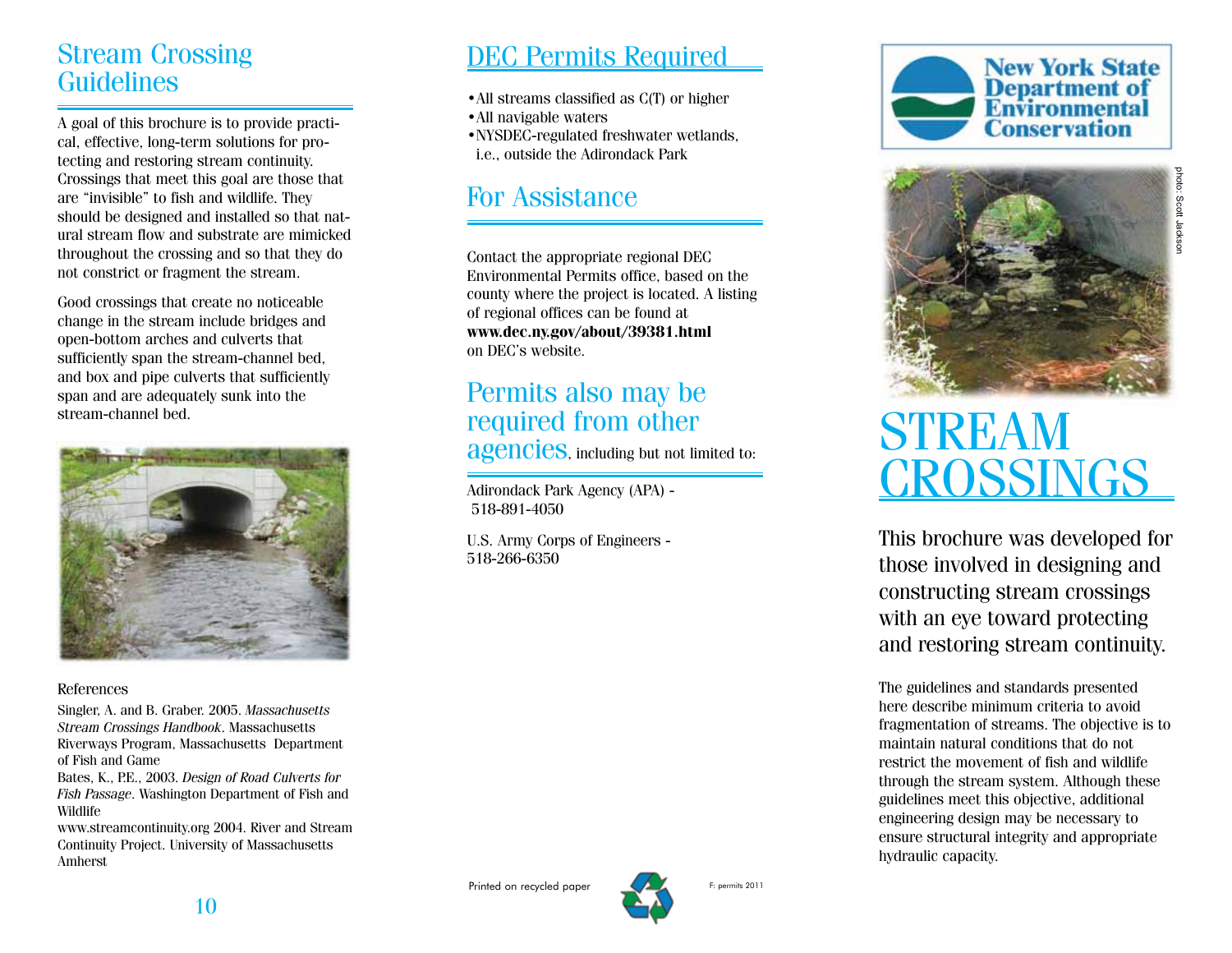# **Introduction**

Tew York State is rich with many miles of high-quality, productive streams. This valuable resource sustains natural communities by nourishing vegetation and providing food sources, shelter and spawning areas for fish and wildlife. It also provides innumerable additional benefits to us, such as recreation, aesthetic enjoyment and economic support.

Streams are long, linear ecosystems. The processes that nourish these ecosystems are interrelated and dependent on "continuity" of the stream corridor. Our transportation and access needs often result in fragmentation of streams. Many stream crossings, such as bridges and culverts, act as barriers to fish and wildlife. Awareness of the effects of stream crossings plays an important role in maintaining stream continuity.

The design and condition of stream crossings determines whether a stream can function naturally and whether animals can move unimpeded along the stream corridor. These are key elements in assuring the overall health of the system. This brochure describes stream-crossing designs that promote natural stream conditions and allow unrestricted movement within stream corridors while maintaining our access and transportation needs.

## Stream Continuity and Natural Communities

The continuity of streams, as well as their connection to riparian and upland areas, is necessary to the well-being of all species that inhabit or are associated with stream ecosystems. When designing and installing stream crossings, the needs of invertebrates, fish, amphibians, reptiles and mammals must be considered. These animals rely on being able to move unimpeded, both daily and seasonally, through the stream and adjacent areas. Finding shelter, escaping danger, searching for food, and maintaining biological diversity are some of the many activities that require stream continuity and connection to the watershed.

# Continuity for Healthy Stream Ecosystems

As organisms move through their various life stages, they need access to a variety of habitat areas. Their needs may change as they grow and develop; however, in general, they rely on adequate spawning and nursery areas, optimal temperatures and oxygen levels, natural substrates, good cover and food supplies, and optimal hydrologic conditions such as water depth and velocity. Disrupting the continuity of a stream can affect these conditions as well as an animal's ability to access prime areas.

Access to cold-water habitats: During the summer, species such as brook trout travel to and congregate in cold-water sections of streams and tributaries. If fish are prevented from reaching these areas, they can become susceptible to heat stress and mortality. Also, if travel is limited, they may become overcrowded and vulnerable to disease and predators.

Access to feeding areas: Different habitats provide various feeding opportunities throughout a day or season, and species regularly travel to take advantage of these resources. Restricting access to prime feeding areas can affect a variety of species.

Access to breeding, spawning, and nursery areas: Some species need to travel to reach spawning areas in streams. Barriers and restrictions can prevent adult fish from traveling to spawning areas and prevent offspring from dispersing into juvenile and eventually adult habitat.

Natural dispersal: Natural dispersal is important, especially when streams are damaged by major events such as pollution, flooding or severe drought. Dispersal is a critical aspect in returning a stream to a healthy, productive environment. When animals are impeded from traveling in and along stream corridors, they may be subject to increased predation and mortalities, reducing their ability to repopulate an area.

Other: Streams nourish nearby habitats. Poor crossing design and installation can result in degradation of these areas and adversely affect native plants and animals.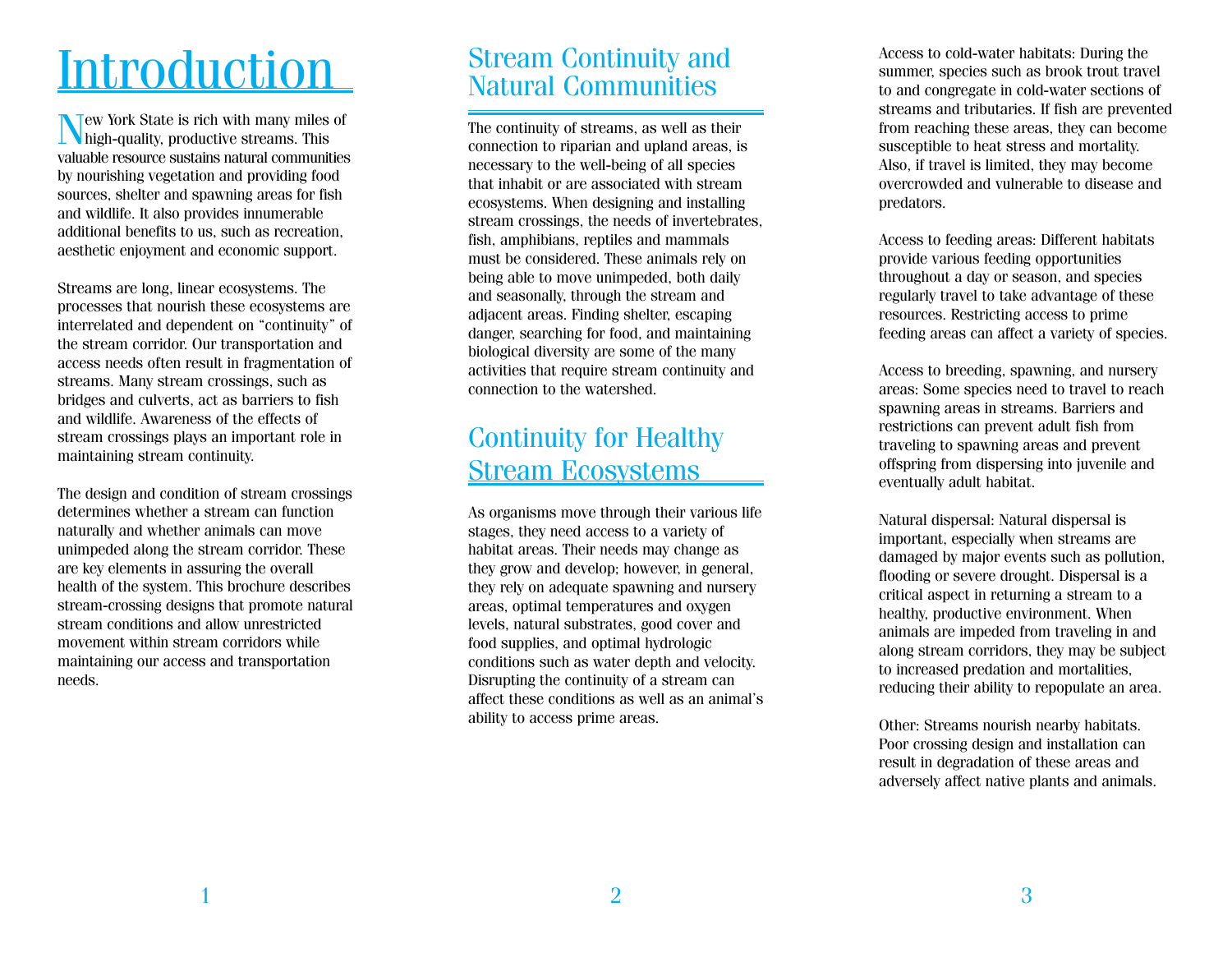### Recognizing Problems

The following three common stream crossing problems can create barriers to fish and wildlife and lead to several consequences. Recognizing poor crossing structures and installations is an important step in evaluat ing whether they should be fixed or replaced.

#### 1. Undersized Crossings

Restriction of natural flow; scouring and ero sion; high-flow velocities; clogging; ponding



2. Shallow Crossings Water depths are too low for many organ isms to move through, and the bottom may lack appropriate stream-bed material.



3. Perched Crossings Low flow; unnatural bed material; scouring and erosion; ponding



# Consequences of Poor **Crossings**

Low Flow Species movement within the stream is restricted during low flow. Fish and other aquatic organisms need sufficient water depth to move through a stream crossing. Low flows may also lead to stag nant conditions within the crossing.

Unnatural Bed Materials Metal and concrete are not appropriate materials for species that travel along the streambed. The sub strate in or under a crossing should match the natural substrate of the surrounding stream to maintain natural conditions.

Scouring and Erosion In undersized cross ings, high water velocities may scour natural substrates in and downstream of the cross ing, degrading habitat for fish and other wildlife. High water velocities and related flow alterations may also erode stream banks. In perched culverts, scour pools often

5

develop downstream of the culvert and even tually undercut the culvert and impede upstream passage.

High Flow Water velocity is higher in a con stricted crossing than it is upstream or downstream. This high flow degrades wildlife habitat and weakens the structural integrity of a crossing. During floods, undersized crossings may be filled with fast-moving water, exacerbating the problems associated with poorly designed crossings.

Clogging Some crossings--especially undersized ones--can become clogged by woody debris, leaves and other material. This may intensify the effect of floods and make a crossing impassable to wildlife. In addition, costly, routine maintenance often is required.

Ponding Under-sized crossings can cause water to back up in areas upstream of the crossing. It may occur year-round, during seasonal high water or floods or when cross ings become clogged. Ponding can lead to property damage, road and bank erosion and severe changes in upstream habitat.

## **Solutions**

Stream crossings should be properly sized, placed and installed. They should be large enough to allow fish, wildlife, and floods to pass, and so that stream flows and velocities are not altered. They should also have either an open bottom or be imbedded into the stream bed so that substrate and water depth are similar to the surrounding stream.